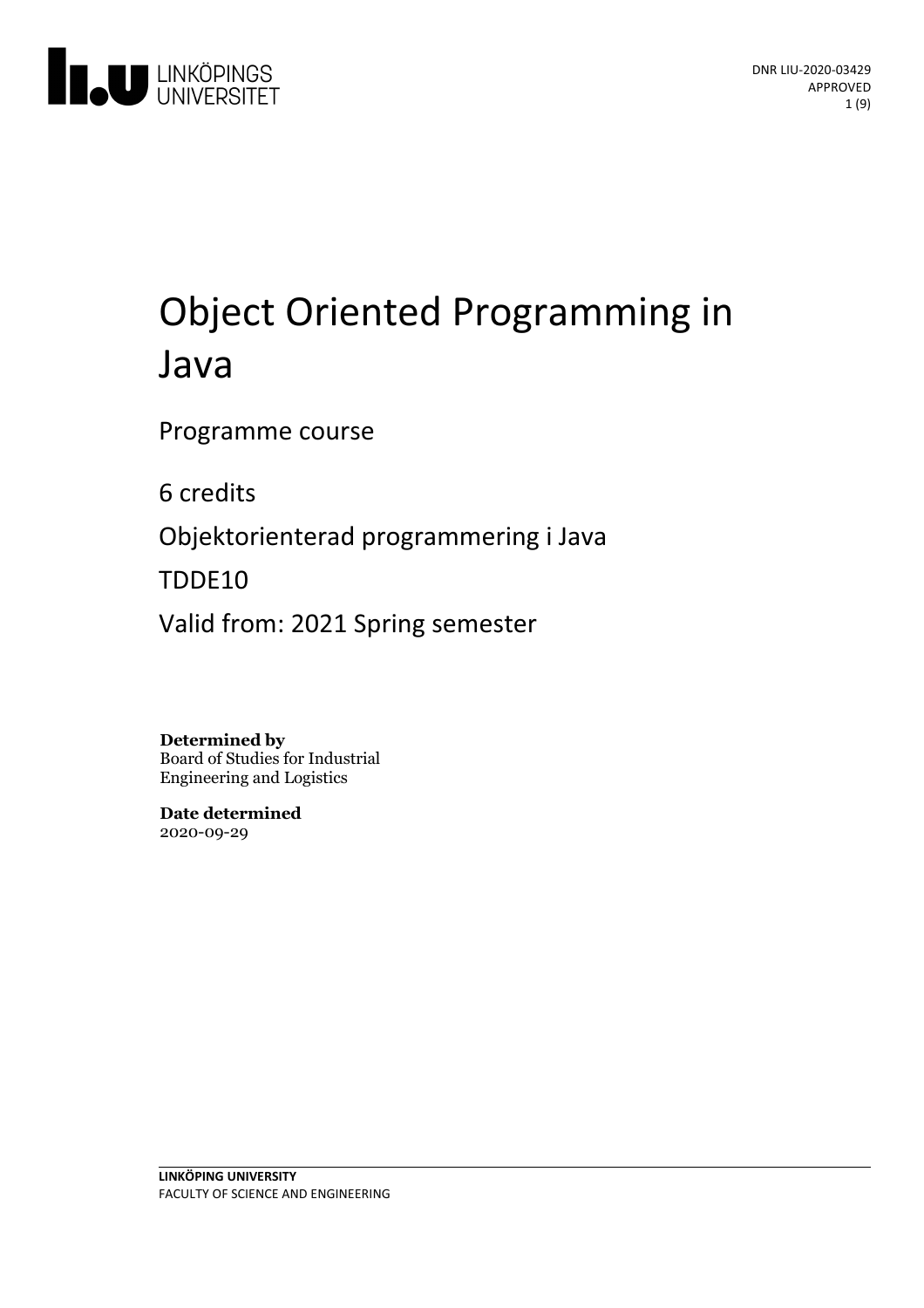# Main field of study

Computer Science and Engineering

Course level

First cycle

# Advancement level

 $G<sub>2</sub>X$ 

# Course offered for

- Master of Science in Industrial Engineering and Management International
- Master of Science in Industrial Engineering and Management
- Chemical Biology, M Sc in Engineering
- Engineering Biology, M Sc in Engineering
- Mechanical Engineering, M Sc in Engineering

# Specific information

May not be included in the same degree as TDDC30, TDDB32 or TDDB58.

# Prerequisites

Basic course in programming.

## Intended learning outcomes

To pass this course the student must shown knowledge and skills in the following areas: Java syntax, object oriented programming, implementation of simple graphical interfaces (GUIs), and working with somewhat larger programming projects.

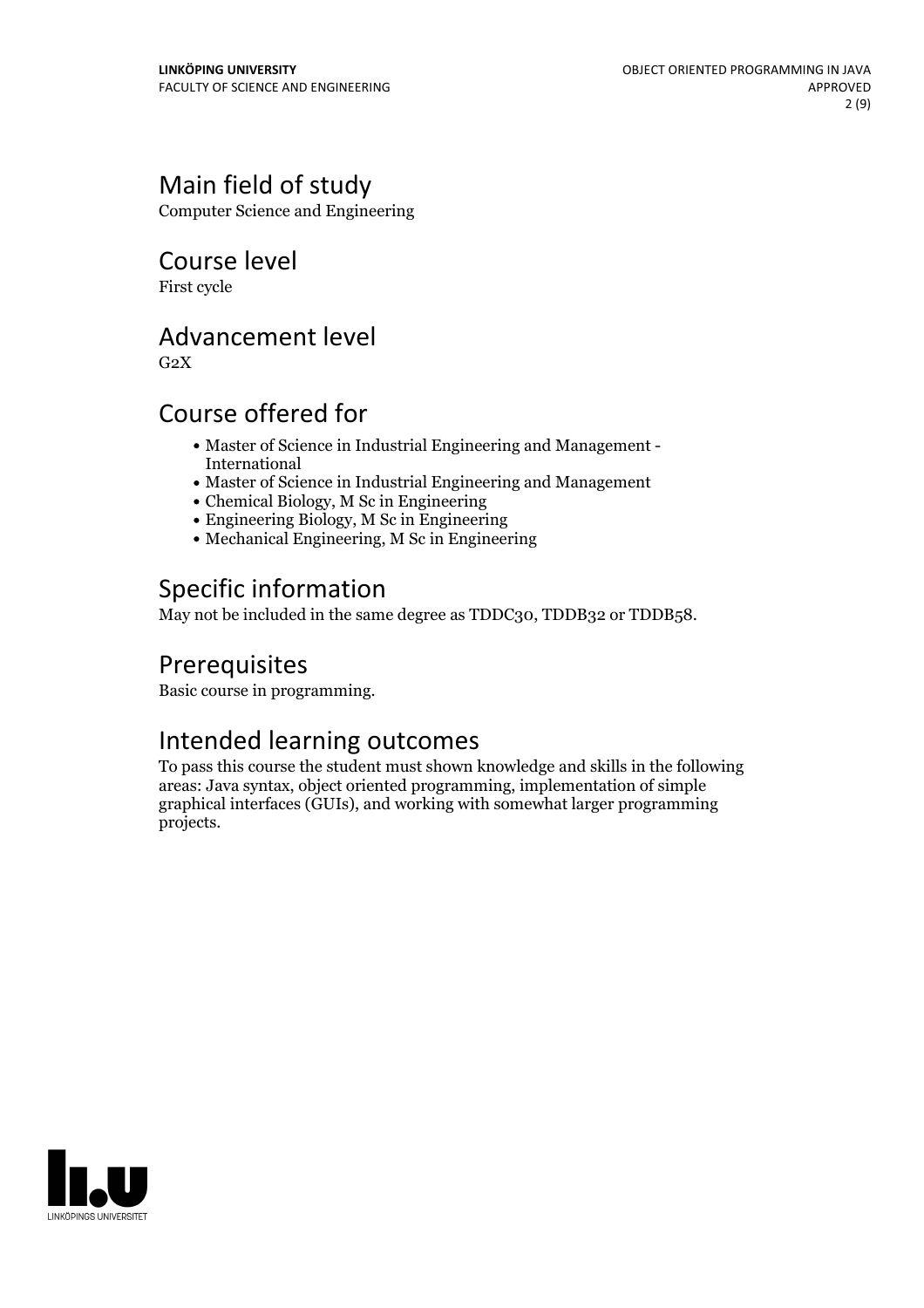### Course content

Java and object oriented programming:

- Basic Java syntax, coming from a background in Ada
- Classes, encapsulation, constructors, inheritence, polymorphism, interfaces
- Object oriented design and analysis
- Simple graphical interfaces (GUIs)
- Built in types and modules (e.g. using the file system) in Java
- Exception handling

Programming project:

- Writing technical documents (such as a requirements specification, a simple design document, and a essay focused on learning experiences)
- Implementation (pair-programming) of <sup>a</sup> simple graphical game. Using <sup>a</sup> tool for version control.
- 

# Teaching and working methods

Lectures and lessens will present concepts of the Java language, object oriented programming, taking advantage of the students' background in the Ada programming language. Students who have taken an introductory course in C++ or C# are also able to follow the course. Computer labs combine theory with practical skills. The students are introduced to some basic software engineering concepts during the project work.

### Examination

| DAT <sub>1</sub> | Computer examination | 1 credits | U, 3, 4, 5 |
|------------------|----------------------|-----------|------------|
| LAB1             | Laboratory work      | 3 credits | U.G        |
| PRA1             | Project assignment   | 2 credits | U.G        |

### Grades

Four-grade scale, LiU, U, 3, 4, 5

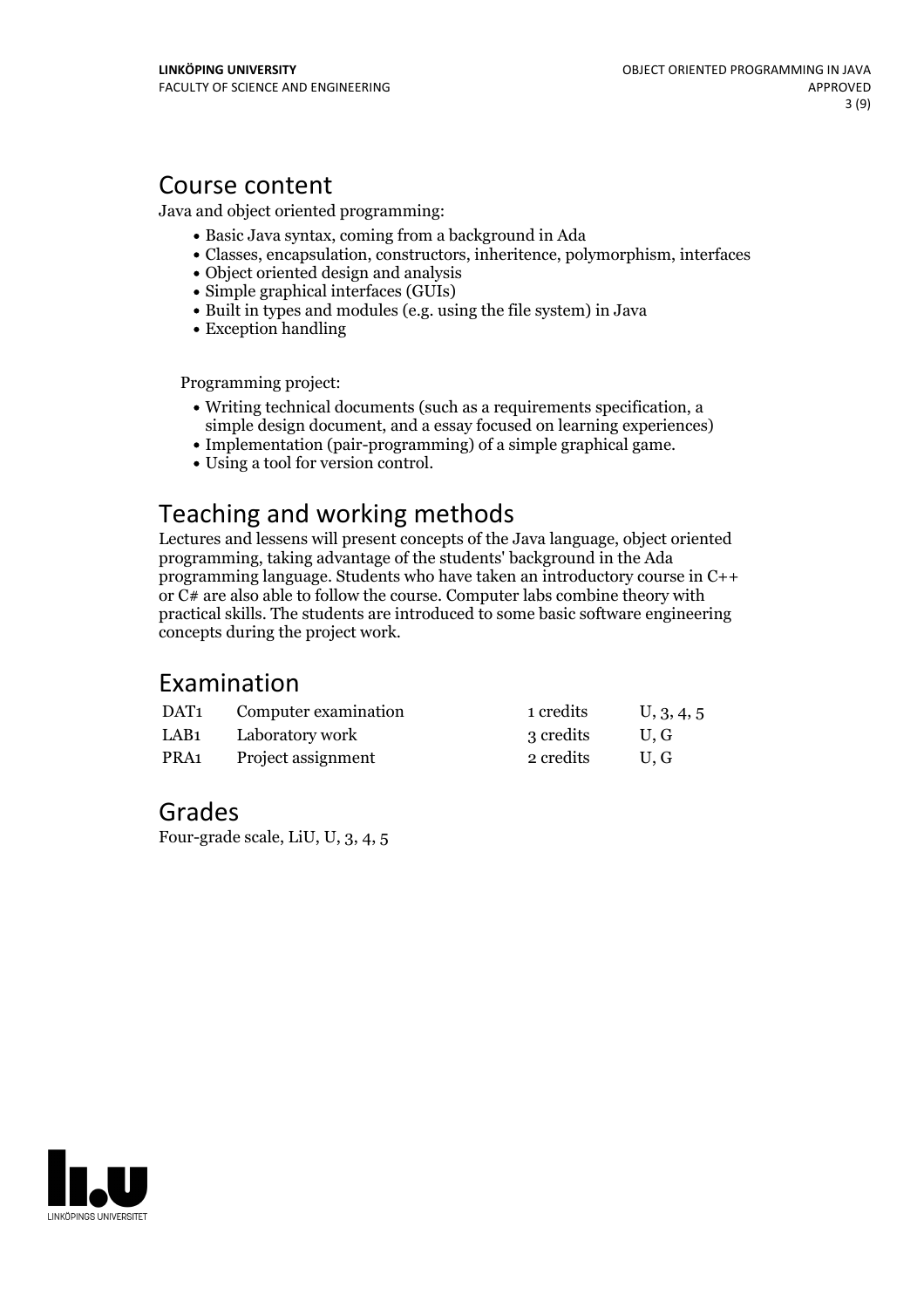# Other information

#### **About teaching and examination language**

The teaching language is presented in the Overview tab for each course. The examination language relates to the teaching language as follows:

- If teaching language is Swedish, the course as a whole or in large parts, is taught in Swedish. Please note that although teaching language is Swedish, parts of the course could be given in English. Examination language is
- Swedish.<br>• If teaching language is Swedish/English, the course as a whole will be taught in English if students without prior knowledge of the Swedish language participate. Examination language is Swedish or English
- (depending on teaching language).<br>
 If teaching language is English, the course as a whole is taught in English.<br>
Examination language is English.

#### **Other**

The course is conducted in a manner where both men's and women's

experience and knowledge are made visible and developed. The planning and implementation of <sup>a</sup> course should correspond to the course syllabus. The course evaluation should therefore be conducted with the course syllabus as a starting point.

### Department

Institutionen för datavetenskap

# Director of Studies or equivalent

Ola Leifler

# Examiner

Torbjörn Jonsson

### Education components

Preliminary scheduled hours: 86 h Recommended self-study hours: 74 h

## Course literature

#### **Other**

Course litterature will be available online. To be determined later.

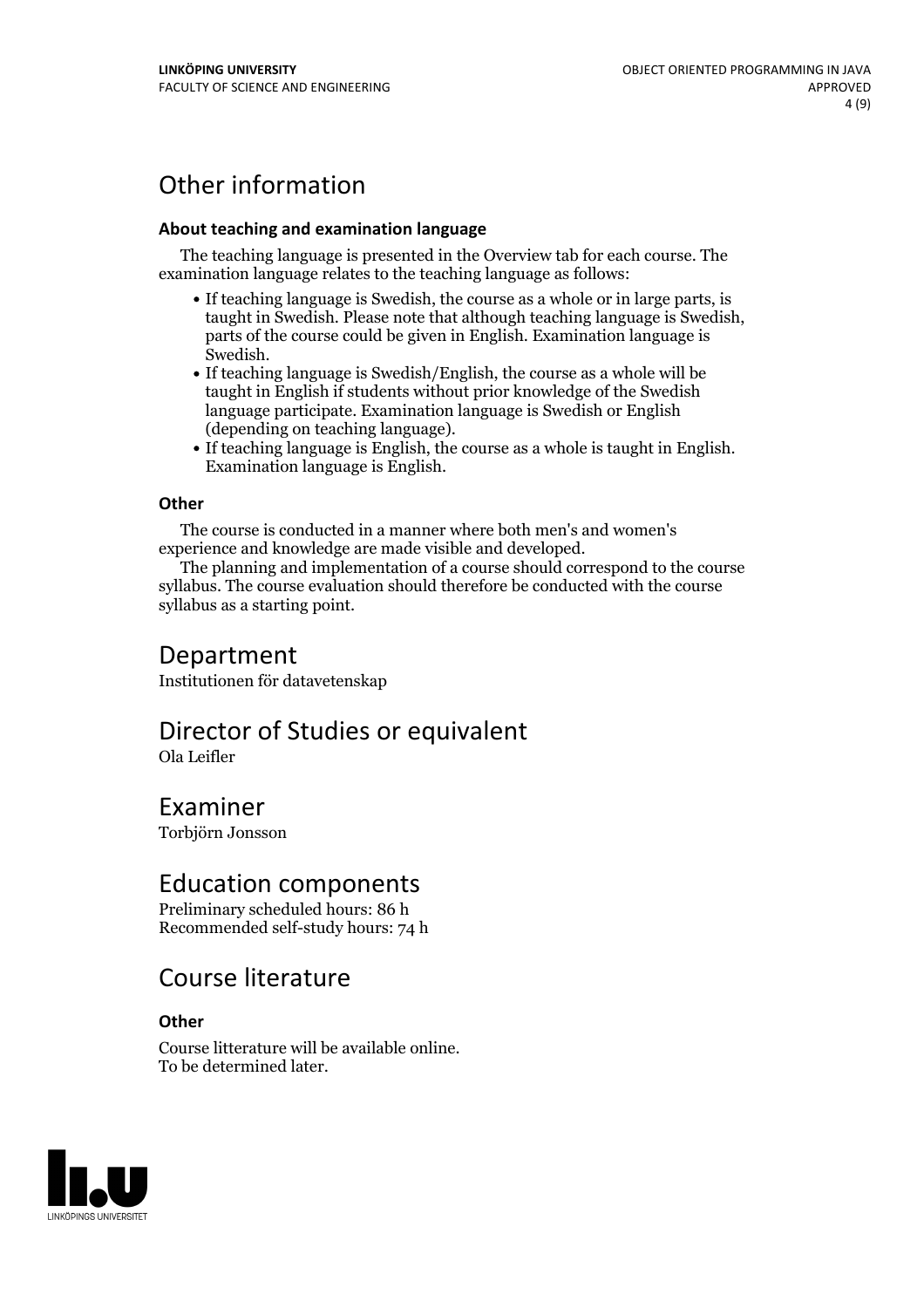# **Common rules**

### **Course syllabus**

A syllabus must be established for each course. The syllabus specifies the aim and contents of the course, and the prior knowledge that a student must have in order to be able to benefit from the course.

### **Timetabling**

Courses are timetabled after a decision has been made for this course concerning its assignment to a timetable module.

### **Interrupting a course**

The vice-chancellor's decision concerning regulations for registration, deregistration and reporting results (Dnr LiU-2015-01241) states that interruptions in study are to be recorded in Ladok. Thus, all students who do not participate in a course for which they have registered must record the interruption, such that the registration on the course can be removed. Deregistration from <sup>a</sup> course is carried outusing <sup>a</sup> web-based form: https://www.lith.liu.se/for-studenter/kurskomplettering?l=en.

### **Cancelled courses**

Courses with few participants (fewer than 10) may be cancelled or organised in a manner that differs from that stated in the course syllabus. The Dean is to deliberate and decide whether a course is to be cancelled or changed from the course syllabus.

### **Guidelines relatingto examinations and examiners**

For details, see Guidelines for education and examination for first-cycle and second-cycle education at Linköping University, Dnr LiU-2019-00920 (http://styrdokument.liu.se/Regelsamling/VisaBeslut/917592).

An examiner must be employed as a teacher at LiU according to the LiU Regulations for Appointments, Dnr LiU-2017-03931 (https://styrdokument.liu.se/Regelsamling/VisaBeslut/622784). For courses in second-cycle, the following teachers can be appointed as examiner: Professor (including Adjunct and Visiting Professor), Associate Professor (including Adjunct), Senior Lecturer (including Adjunct and Visiting Senior Lecturer), Research Fellow, or Postdoc. For courses in first-cycle, Assistant Lecturer (including Adjunct and Visiting Assistant Lecturer) can also be appointed as examiner in addition to those listed for second-cycle courses. In exceptional cases, a Part-time Lecturer can also be appointed as an examiner at both first- and second cycle, see Delegation of authority for the Board of Faculty of Science and Engineering.

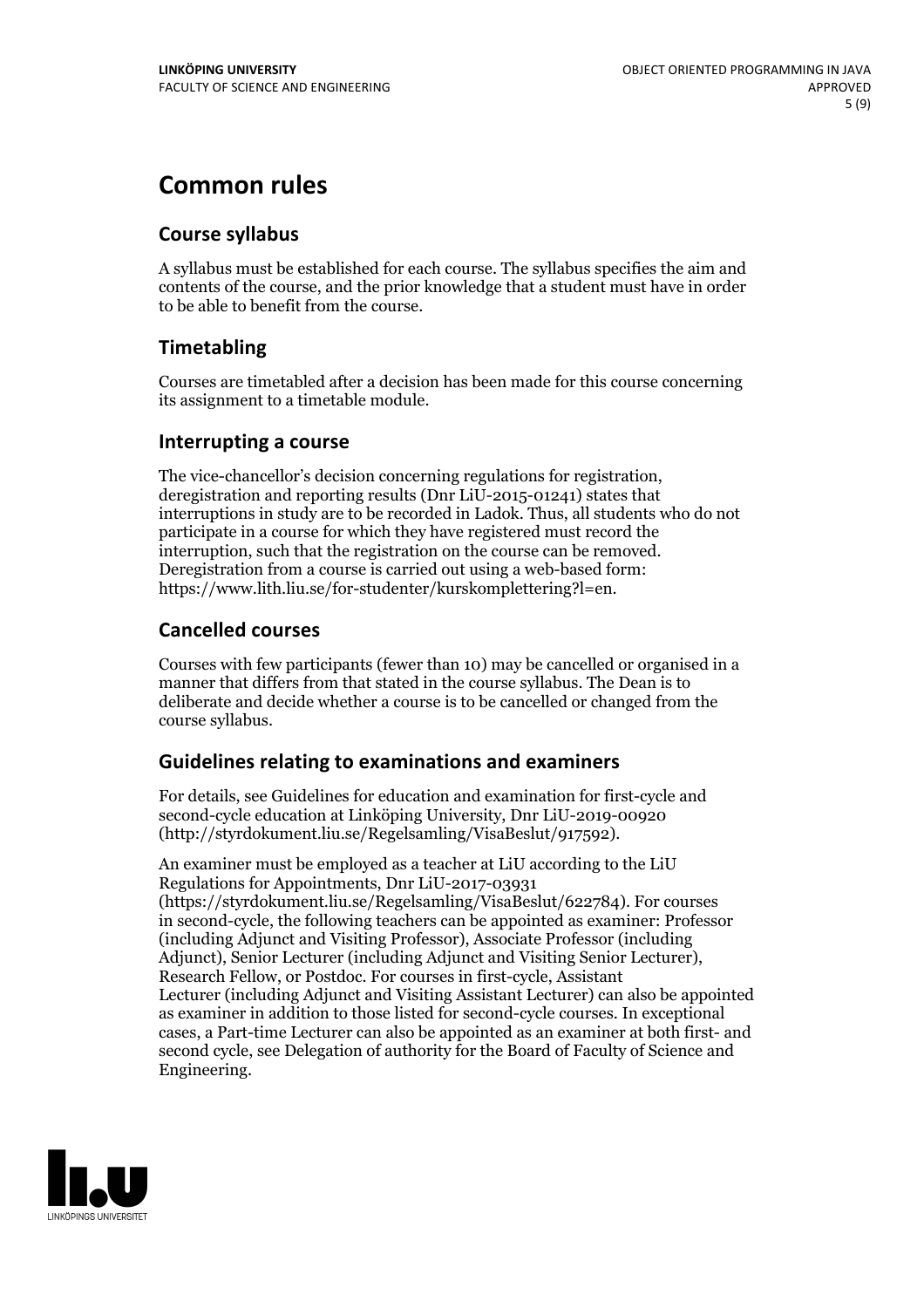### **Forms of examination**

#### **Principles for examination**

Written and oral examinations and digital and computer-based examinations are held at least three times a year: once immediately after the end of the course, once in August, and once (usually) in one of the re-examination periods. Examinations held at other times are to follow a decision of the board of studies.

Principles for examination scheduling for courses that follow the study periods:

- courses given in VT1 are examined for the first time in March, with re-examination in June and August
- courses given in VT2 are examined for the first time in May, with re-examination in August and October
- courses given in HT1 are examined for the first time in October, with re-examination in January and August
- courses given in HT2 are examined for the first time in January, with re-examination in March and in August.

The examination schedule is based on the structure of timetable modules, but there may be deviations from this, mainly in the case of courses that are studied and examined for several programmes and in lower grades (i.e. 1 and 2).

Examinations for courses that the board of studies has decided are to be held in alternate years are held three times during the school year in which the course is given according to the principles stated above.

Examinations for courses that are cancelled orrescheduled such that they are not given in one or several years are held three times during the year that immediately follows the course, with examination scheduling that corresponds to the scheduling that was in force before the course was cancelled or rescheduled.

When a course is given for the last time, the regular examination and two re-<br>examinations will be offered. Thereafter, examinations are phased out by offering three examinations during the following academic year at the same times as the examinations in any substitute course. If there is no substitute course, three examinations will be offered during re-examination periods during the following academic year. Other examination times are decided by the board of studies. In all cases above, the examination is also offered one more time during the academic year after the following, unless the board of studies decides otherwise.

If a course is given during several periods of the year (for programmes, or on different occasions for different programmes) the board or boards of studies determine together the scheduling and frequency of re-examination occasions.

#### **Retakes of other forms of examination**

Regulations concerning retakes of other forms of examination than written examinations and digital and computer-based examinations are given in the LiU guidelines for examinations and examiners, http://styrdokument.liu.se/Regelsamling/VisaBeslut/917592.

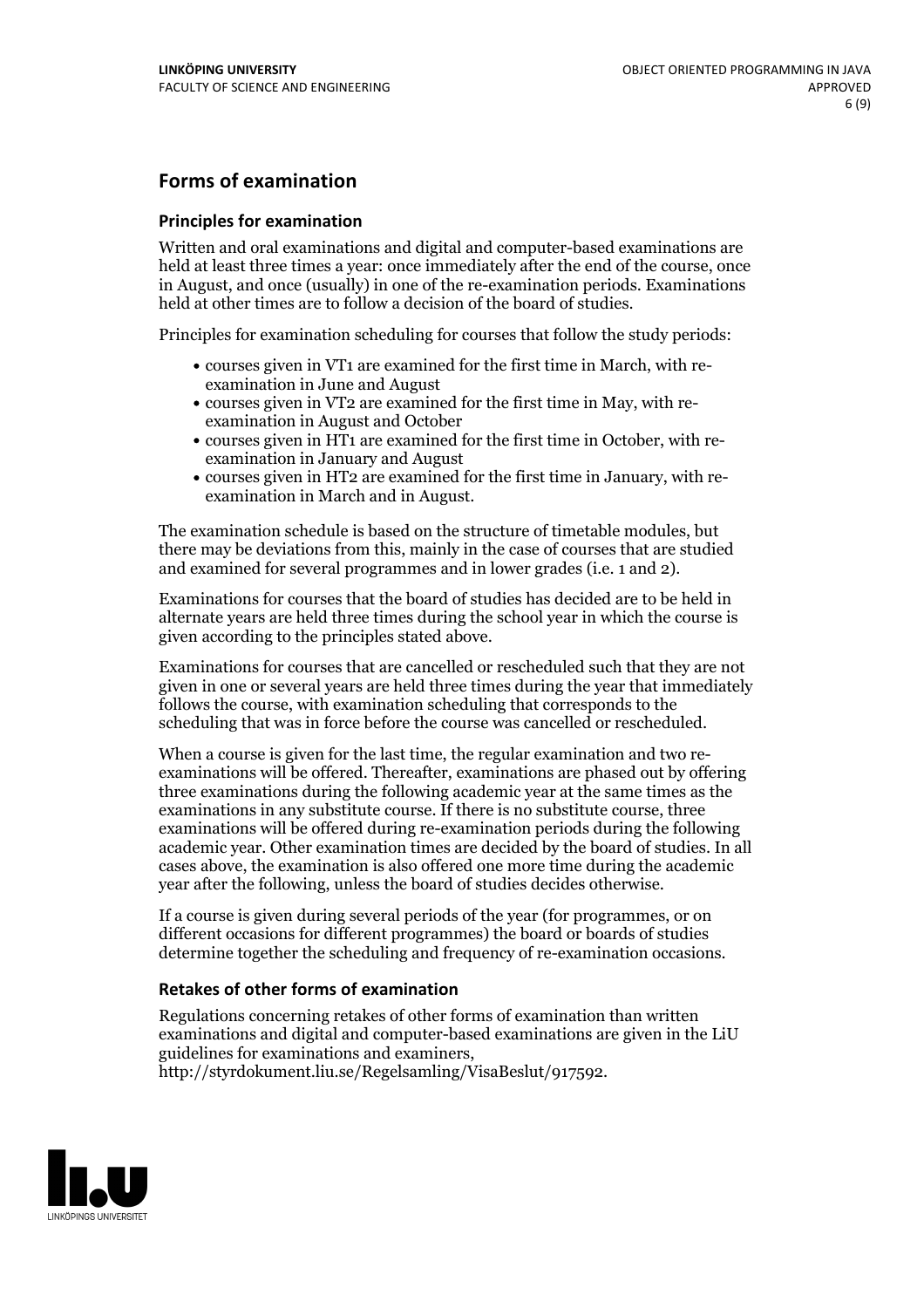#### **Registration for examination**

Until January 31 2021, the following applies according to previous guidelines: In order to take an written, digital or computer-based examination student must register in advance at the Student Portal during the registration period, which Candidates are informed of the location of the examination by email, four days in advance. Students who have not registered for an examination run the risk of being refused admittance to the examination, if space is not available.

From February 1 2021, new guidelines applies for registration for written, digital or computer-based examination, Dnr LiU-2020-02033 (https://styrdokument.liu.se/Regelsamling/VisaBeslut/622682).

Symbols used in the examination registration system:

\*\* denotes that the examination is being given for the penultimate time.

\* denotes that the examination is being given for the last time.

#### **Code of conduct for students during examinations**

Details are given in a decision in the university's rule book: http://styrdokument.liu.se/Regelsamling/VisaBeslut/622682.

#### **Retakes for higher grade**

Students at the Institute of Technology at LiU have the right to retake written examinations and digital and computer-based examinations in an attempt to achieve a higher grade. This is valid for all examination components with code "TEN", "DIT" and "DAT". The same right may not be exercised for other examination components, unless otherwise specified in the course syllabus.

A retake is not possible on courses that are included in an issued degree diploma.

#### **Grades**

The grades that are preferably to be used are Fail (U), Pass (3), Pass not without distinction  $(4)$  and Pass with distinction  $(5)$ .

- Grades U, 3, 4, 5 are to be awarded for courses that have written or digital
- examinations.<br>• Grades Fail (U) and Pass (G) may be awarded for courses with a large degree of practical components such as laboratory work, project work and
- $\bullet$  Grades Fail (U) and Pass (G) are to be used for degree projects and other independent work.

#### **Examination components**

The following examination components and associated module codes are used at the Faculty of Science and Engineering:

Grades U, 3, 4, 5 are to be awarded for written examinations (TEN) and

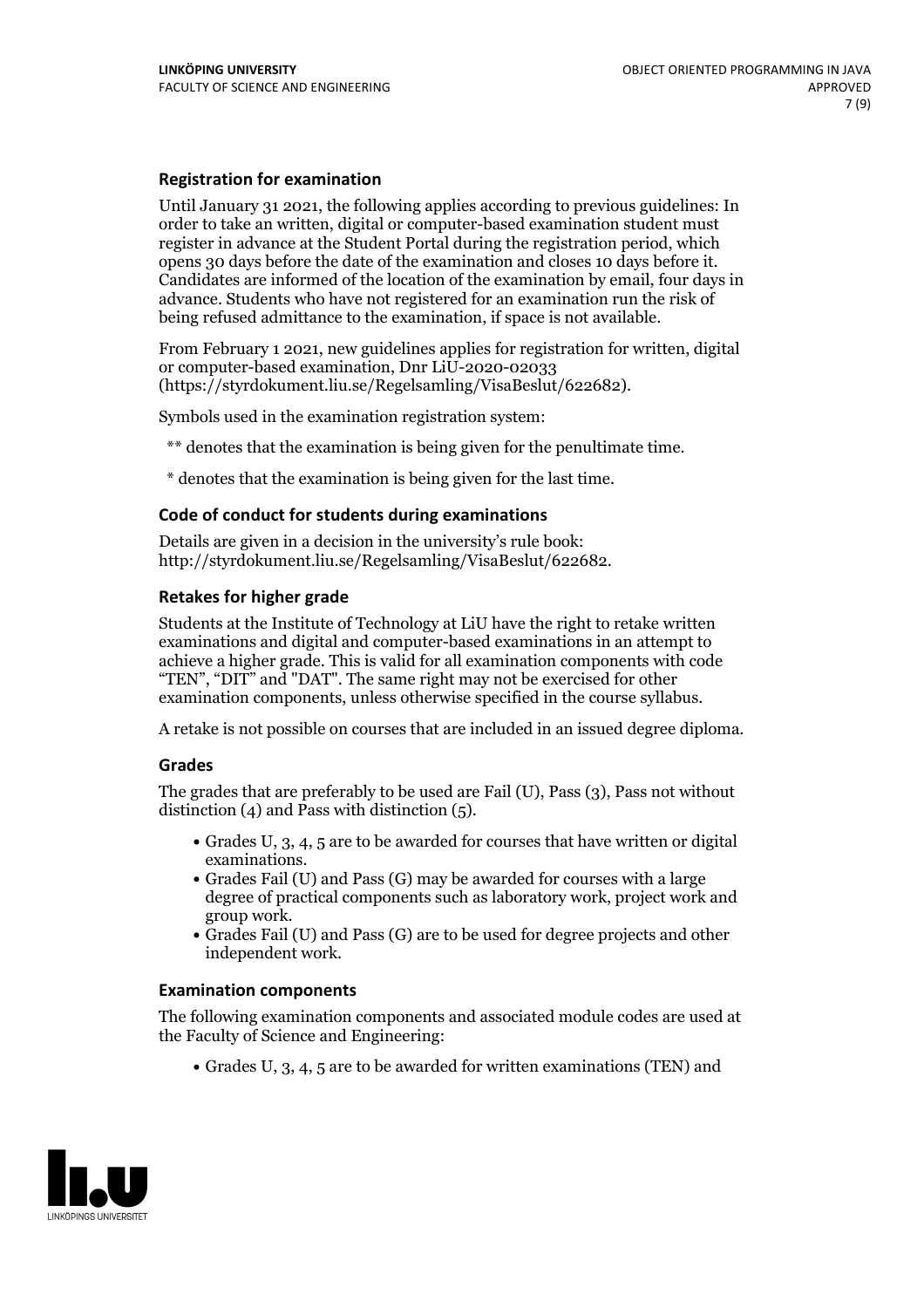- digital examinations (DIT).<br>• Examination components for which the grades Fail (U) and Pass (G) may be awarded are laboratory work (LAB), project work (PRA), preparatory written examination (KTR), digital preparatory written examination (DIK), oral examination (MUN), computer-based examination (DAT), home
- assignment (HEM), and assignment (UPG).<br>• Students receive grades either Fail (U) or Pass (G) for other examination components in which the examination criteria are satisfied principally through active attendance such as tutorial group (BAS) or examination item
- (MOM).<br>• Grades Fail (U) and Pass (G) are to be used for the examination components Opposition (OPPO) and Attendance at thesis presentation (AUSK) (i.e. part of the degree project).

In general, the following applies:

- 
- Mandatory course components must be scored and given <sup>a</sup> module code. Examination components that are not scored, cannot be mandatory. Hence, it is voluntary to participate in these examinations, and the voluntariness must be clearly stated. Additionally, if there are any associated conditions to the examination component, these must be clearly stated as well.<br>• For courses with more than one examination component with grades
- U,3,4,5, it shall be clearly stated how the final grade is weighted.

For mandatory components, the following applies: If special circumstances prevail, and if it is possible with consideration of the nature ofthe compulsory component, the examiner may decide to replace the compulsory component with another equivalent component. (In accordance with the LiU Guidelines for education and examination for first-cycle and second-cycle education at Linköping University, http://styrdokument.liu.se/Regelsamling/VisaBeslut/917592).

For written examinations, the following applies: If the LiU coordinator for students with disabilities has granted a student the right to an adapted examination for a written examination in an examination hall, the student has the right to it. If the coordinator has instead recommended for the student an adapted examination or alternative form of examination, the examiner may grant this if the examiner assesses that it is possible, based on consideration of the course objectives. (In accordance with the LiU Guidelines for education and examination for first-cycle and second-cycle education at Linköping University, http://styrdokument.liu.se/Regelsamling/VisaBeslut/917592).

#### **Reporting of examination results**

The examination results for a student are reported at the relevant department.

#### **Plagiarism**

For examinations that involve the writing of reports, in cases in which it can be assumed that the student has had access to other sources (such as during project work, writing essays, etc.), the material submitted must be prepared in accordance